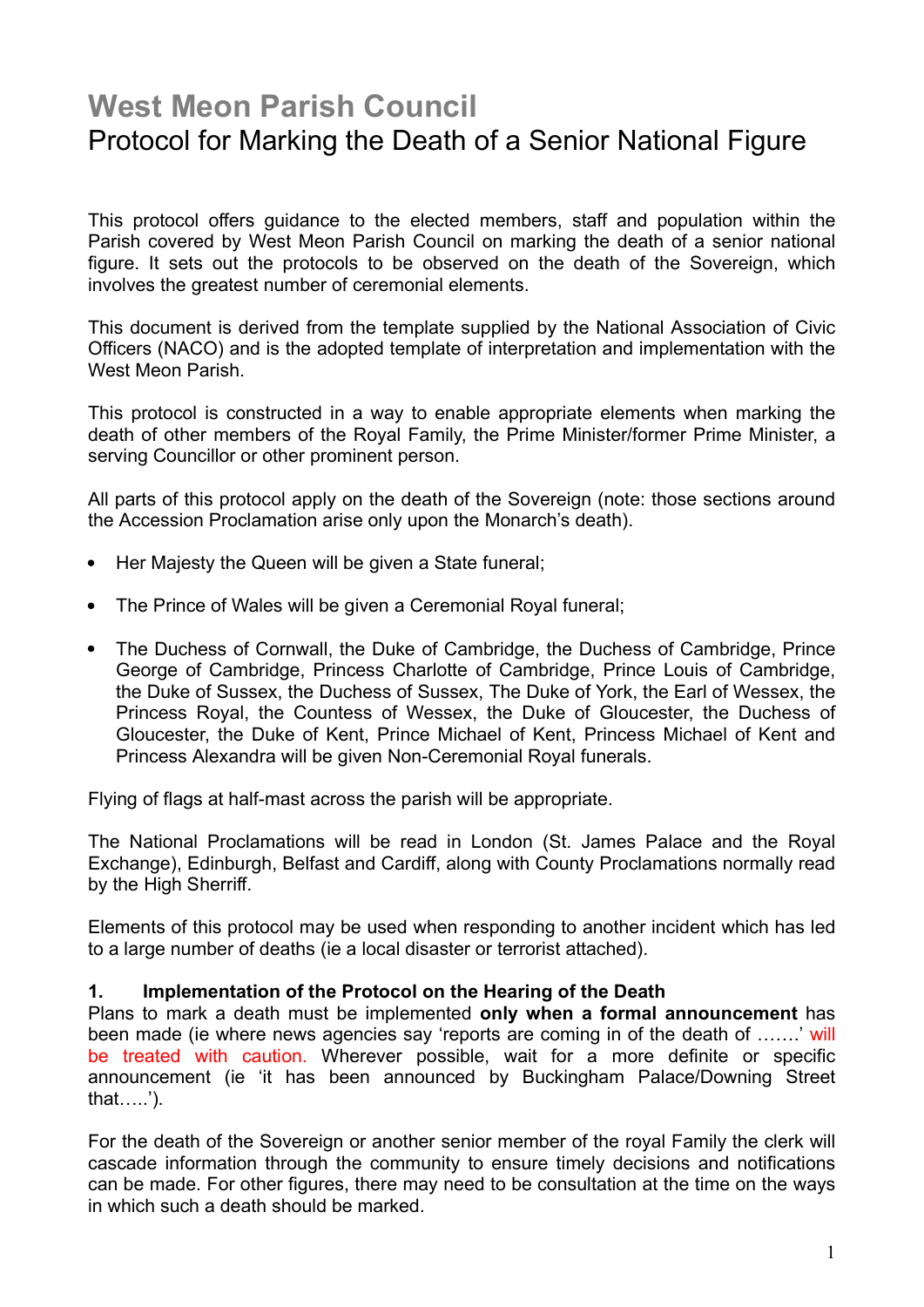# 2. Flag Flying (see 7 below – Proclamation Day)

Flags to be flown at half-mast:

(Guidance on flag flying and what is meant by 'half-mast' is shown I Appendix 1.)

- On the formal announcement of the death, all flags are to be lowered to half-mast until 08:00 hours on the morning following the funeral.
- In the case of the death of the Sovereign, the day following the death will be 'Proclamation Day' (the day when the new Sovereign is proclaimed). On Proclamation Day flags must fly at half-mast at the start of the day.
- All flags will then be flown at the mast-head from 11:00 hours on D+1 (Proclamation Day) to coincide with the Reading of the Principle of the Proclamation and until 13:00 hours.
- The following day (D+2, as the Proclamation firstly having been read in London on Proclamation Day) will then be read in Belfast, Edinburgh and Cardiff on the day following Proclamation Day.

## 3. Books of Condolence

West Meon Parish Council will provide and be responsible for a Book of Condolence to be moved around the village (Village Shop, Church, Doctor's Surgery, Village Hall etc.) in order for residents to express their thoughts. In the event of a lockdown due to a Pandemic or other event, residents can express their thoughts via email or post to the clerk as per the details on this notice to be collated and placed in a Book of Condolence.

## 4. Official Correspondence

The Chair (as the figurehead of the Parish Council) will agree a form of words for a message, expressing sorrow at the news of the death. This will be the official form of words to be used on the parish council's website homepage and also on social media pages. An external link to the Buckingham Palace e-book of condolence (www.royal.gov.uk) will be made.

This link will be removed at the end of the day following the day of the funeral (ie if the funeral falls on a Thursday, the link will be removed at 17:00 hours on the Friday)

#### 5. Organisation of Local Events During the Period of Mourning

On the death of the Sovereign large numbers of people may wish to pay their respects and to take part in events that mark not just a sad passing, but a moment in history. The focus will inevitably fall on London, which many will perceive to be the centre of events.

Residents may choose to express their sadness by laying flowers. In order to manage such activity safely, the Parish Council has identified the West Mon War Memorial at the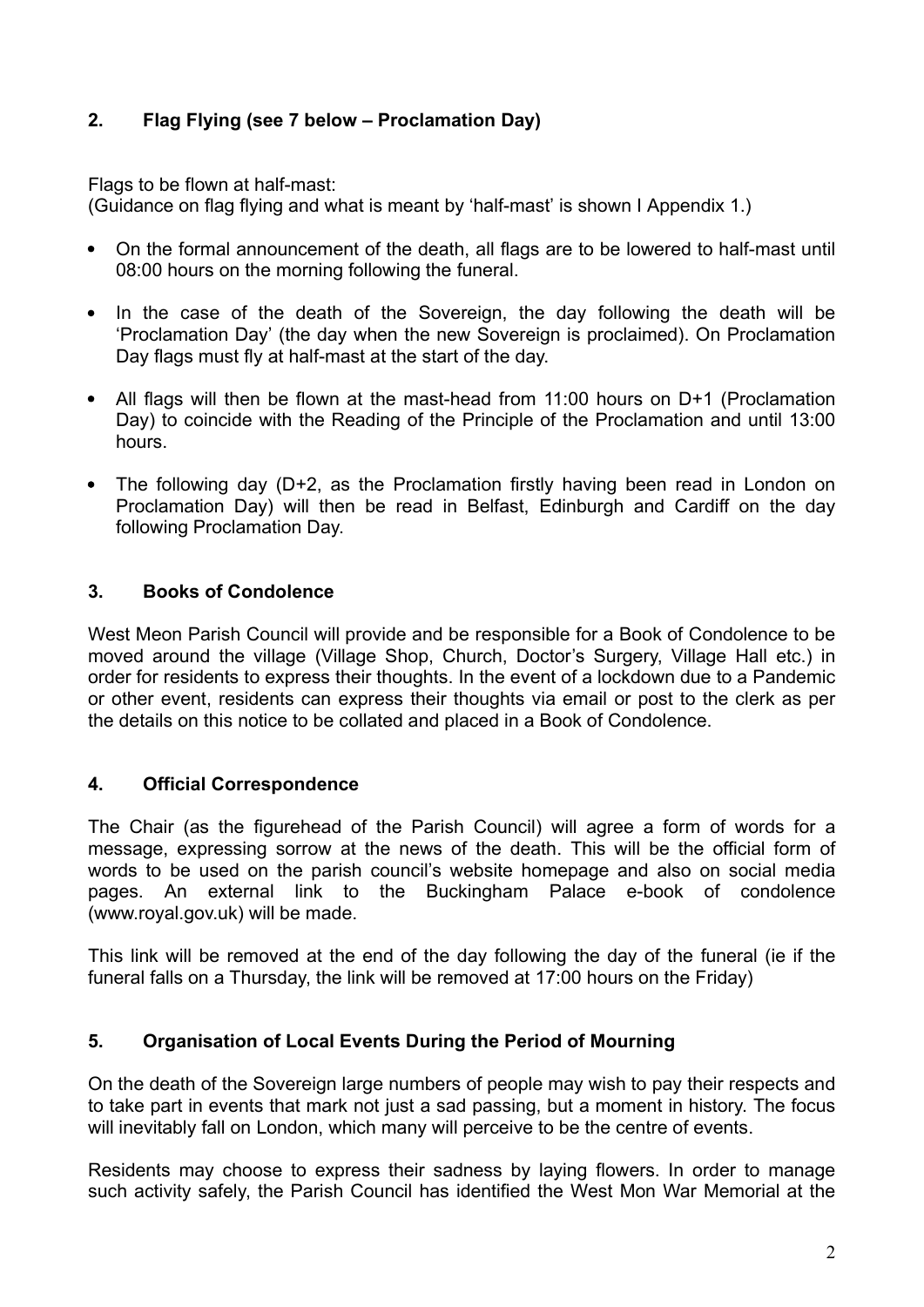Church on Church Lane.

All flowers will be removed the week after the funeral has taken place (or once the flowers have died). Weather conditions will have effect on the above but decisions will be made giving forethought and sensitivity to the needs of the community.

Church Services may also provide a setting for people to come together to express sadness. Councillor and staff attendance at such services is encouraged to add to the sense of community coming together in a unified express if grief.

## 6. Cancellation of Existing Planned Events

It is impossible to create hard and fast rules around cancelling long planned events which fall in the period between a death and a funeral. It is best practice to remove the importance of 'cost and inconvenience' when cancelling events, remaining mindfully guided by the public mood. Public opinion can be volatile and change quickly in such emotional circumstances and there is a risk of public criticism if the decision to go ahead is seen to 'go against the grain'.

It is hard to envisage any civic event that should carry on in the period between a death and the funeral as it would risk negative publicity at a time when the rest of the Country and the Commonwealth is in mourning.

When the time comes, the question to ask is not 'do we cancel?' but 'is it really necessary and appropriate for this event to go ahead?'

## 7. Proclamation Day

As stated in 2 above, Proclamation Day is set to the day following the death of the Sovereign (Day of Death plus 1).

(i) The Proclamation will be made at St. James Palace at 11:00 hours (or 14:00 hours on a Sunday); The Proclamation is then cascaded:

(ii) At noon on Proclamation Day, it will be read at the Royal Exchange in the City of London. At noon on D+2 it will be read:

(iii) In Edinburgh by Lord Lyon Kind of Arms at Mercat Cross and at the drawbridge to Edinburgh Castle; in Cardiff by Wales Herald Extraordinary at Cardiff Castle; in Belfast by Norroy and Ulster Kind of Arms;

(iv) Once those Proclamations have been read, it is appropriate for the Proclamation to be read at County, City, Borough and Parish level if they so choose.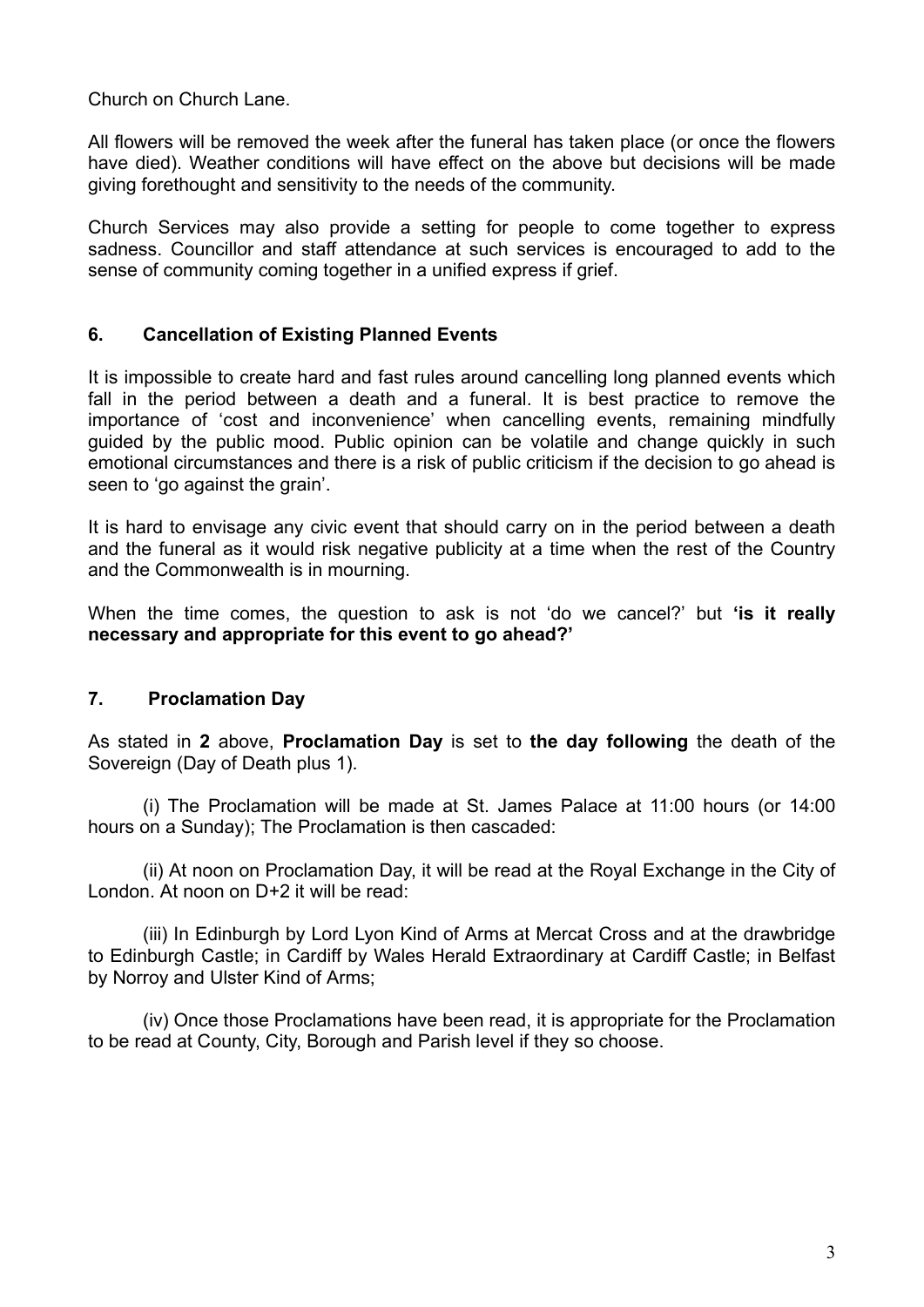# 8. Dress Code

Whilst flags are at half mast, it is appropriate for black ties/scarves to be worn by the Chair, Councillors and staff.

On occasions where a full Council meeting falls during the period of mourning or on the death of the Sovereign and when the Proclamation is read, it is appropriate for all Councillors and members of staff to war a small black rosette (self-supplied) or a black armband.

# 9. Timings

For Royal funerals planning largely assumes that when a death occurs, it will be on an ordinary day of the week and the funeral will follow a given number of days later. That is because when you start to ask 'what if?' it soon becomes almost impossible to anticipate every conceivable set of circumstances. Easter, Christmas and Remembrance Sunday all throw up possible problems.

When reports of a death are received, it will be possible to take a view of whether it is a 'straight forward' time of the year, which gives a clear run, or whether other elements like Easter or Christmas are likely to complicate matters.

A Royal funeral will not take place on a Sunday. Should Remembrance Sunday fall between D and the day of the funeral, it is likely that the National commemorations would go ahead in some form, but again, the lead on local ceremonies should be taken from indications on television, and in the media of plans for the Cenotaph.

## 10. Marking a Silence

The death of a Senior National Figure may be marked by a National Two Minute Silence.

On the death of the Sovereign there will be a Two Minute Silence at 11:00 am to the day of the funeral (D+10).

It may be that Silence will be kept for other members of the Royal Family; advised for the day of the funeral as part of the funeral service.

## 11. Letter of Condolence

It is usual, in the case of the death of a member of the Royal Family, for letters to be sent to the Private Secretary of the deceased, asking that condolences be passed to the next of kin and other members of the family (except in the case of the Sovereign's death, in which case they should be sent to the new Sovereign's Private Secretary asking that condolences be passed on to the new Sovereign). In each case one 'official' letter of condolence will be sent on behalf of the Parish Council by the Parish Clerk